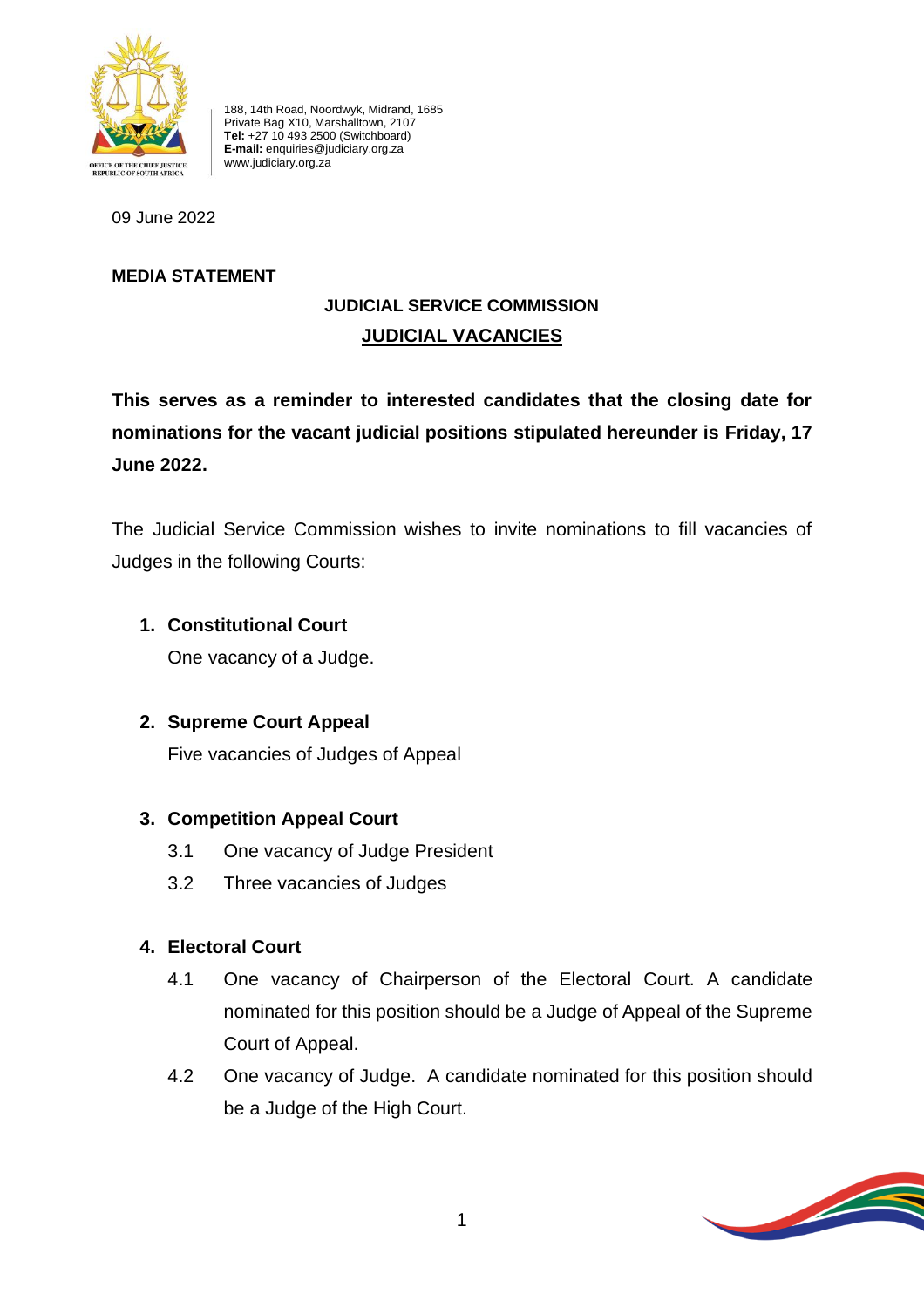# **5. Gauteng Division of the High Court for Secondment to the Land Claims Court)**

One vacancy of a Judge. A candidate for this vacancy may either be a sitting Judge of the High Court who may seek to be seconded to the Land Claims Court, or a person who is a South African citizen and would, upon appointment as a Judge of the High Court, be seconded to the Land Claims Court. A candidate nominated for this position who is not a Judge must, for a cumulative period of at least ten years, have practised as an Advocate or Attorney or must have lectured in law at a University, or must have, by reason of their training and experience, have expertise in the fields of law and land matters relevant to the application of the Restitution of Land Rights Act, 1994.

#### **6. Gauteng Division of the High Court**

Four vacancies of Judges

#### **7. KwaZulu-Natal Division of the High Court**

- 7.1 One vacancy of Judge President
- 7.1 Two vacancies of Judges (Pietermaritzburg).

#### **8. Limpopo Division of the High Court**

One vacancy of Judge President

#### **9. North West Division of the High Court**

- 9.1 One vacancy of Deputy Judge President
- 9.2 One vacancy of a Judge

#### **10.Western Cape Division of the High Court**

One vacancy of a Judge

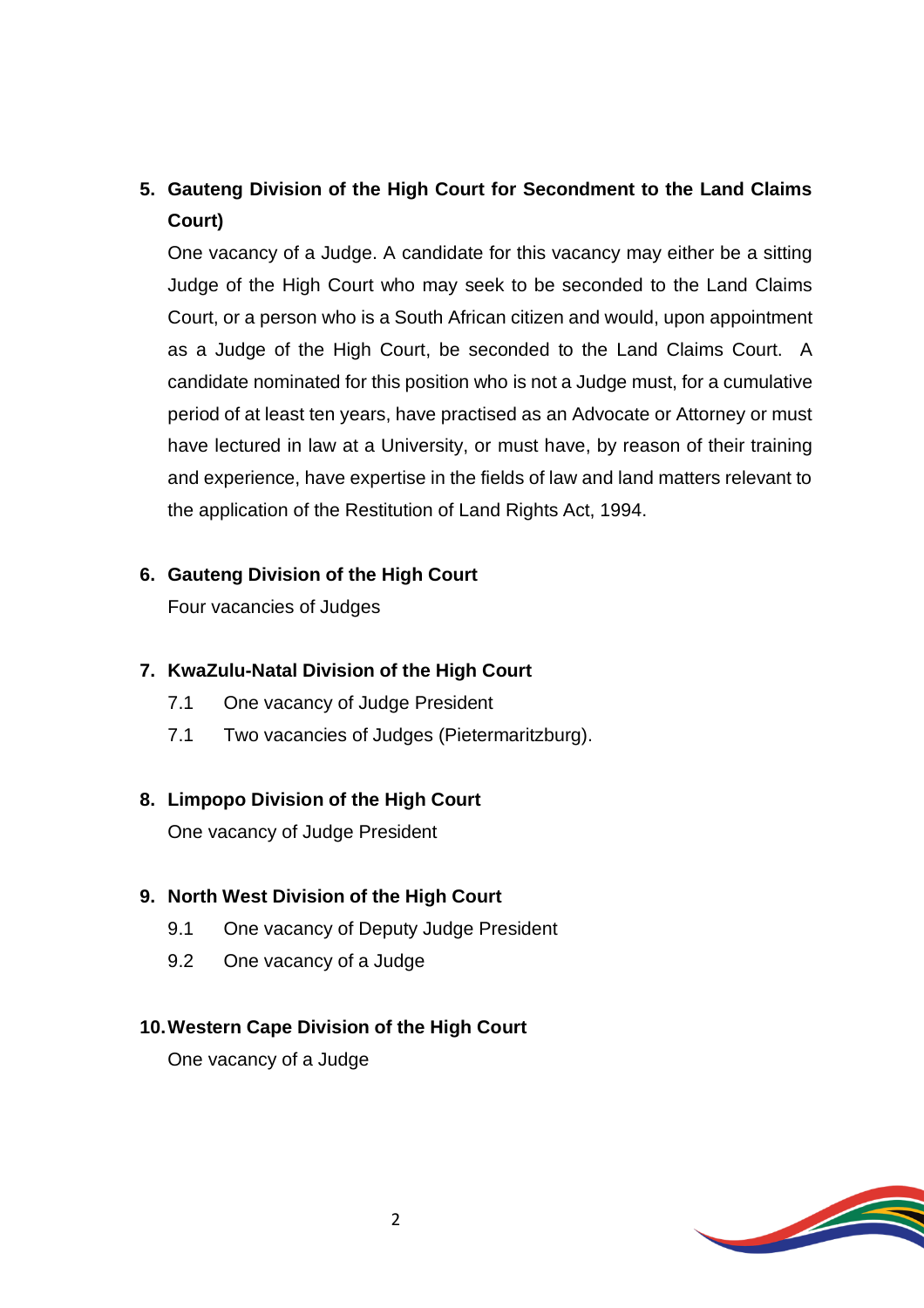Nominations must be accompanied by the candidate's written consent to the nomination, detailed *curriculum vitae* disclosing the candidate's formal qualifications for appointment, the standard questionnaire completed and signed by the candidate as well as copies of at least **three written judgments** by the candidate if the candidate has acted as a Judge. The standard questionnaire to be completed by all nominees is available on the South African Judiciary website: [www.judiciary.org.za](http://www.judiciary.org.za/) alternatively on the Constitutional Court website: [www.constitutionalcourt.org.za.](http://www.constitutionalcourt.org.za/) In order to comply with the Protection of Personal Information Act (POPI), Act 4 of 2013, candidates need not fill his or her personal information (ie identity number, cell phone number and residential address) on both the questionnaire and *curriculum vitae*. Candidates are, however, requested to fill in their personal information on a separate form marked annexure ''A'' attached to the questionnaire. The questionnaire must be accompanied by the standardized latest "**clearance certificate**" which the candidate is required to obtain from his/her professional body regarding his or her professional status within that body, his or her suitability for appointment to the Bench and the nature of any disciplinary proceedings completed or pending in respect of the candidate.

In respect of a candidate who is nominated for positions in more than one Superior Court, a separate nomination letter in respect of each court is required. The JSC reserves the right to recommend a candidate for the filling of any vacancy which may exist at the time of the interviews. This is to avoid the situation which has arisen in the past when, despite the availability of suitable candidates, no appointments could be made to fill vacancies which had occurred subsequent to the notice calling for nominations. Consequently, in making nominations, regard should be had to the possibility that more judicial vacancies may occur than have been advertised.

The Secretariat wishes to emphasize the following points:

1. Interviews with short-listed candidates will be conducted in public, i.e. members of the public and the media (both electronic and print) will be entitled to be present.